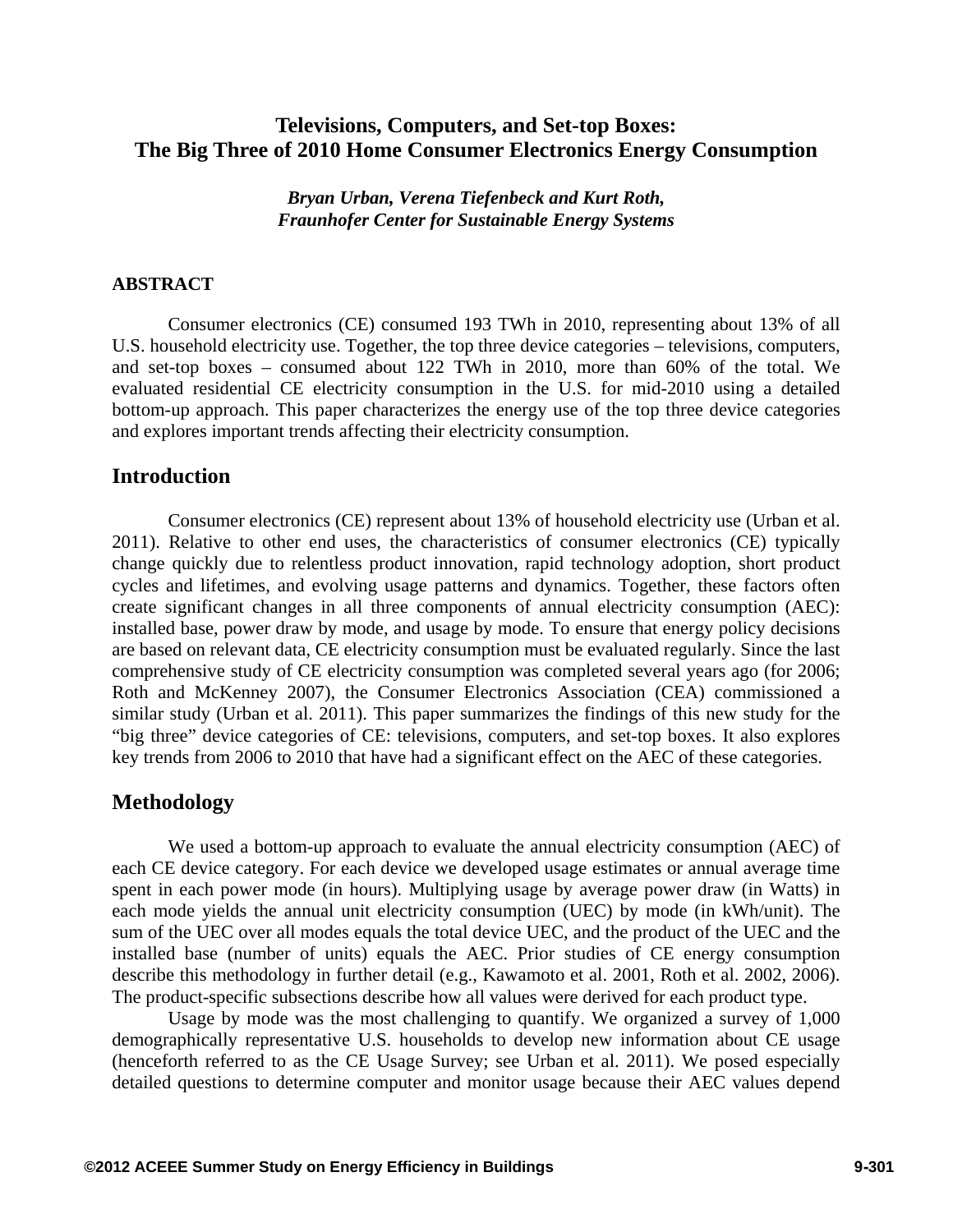strongly on usage patterns that may vary significantly among owners (e.g., daytime and nighttime usage, and power management settings).

# **Results**

We estimate that residential CE consumed 193 TWh<sup>1</sup> in 2010. The "big three" account for almost 63 percent of the total AEC (see Figure 1). We discuss the findings for the "big three" in more detail in the following subsections.





## **Televisions**

**Installed base.** Televisions are the most widely owned consumer electronic device in the U.S. at 95-99% household penetration in 2010 (CEA 2010a; CE Usage Survey). TV energy consumption varies most strongly with display type, screen size, and year of manufacture. The recent widespread adoption of flat panel displays and the subsequent disappearance of the cathode ray tube (CRT) from the marketplace have significantly altered TV energy consumption.

Our TV energy use estimates are based primarily on usage and ownership data from household phone surveys, manufacturer-reported power draw measurements, and industry sales data. The Consumer Electronics Association (CEA) and Fraunhofer arranged two national phone surveys, each asking 1,000 representative households about their (up to) 3 most-used TVs. The first survey (August 2009) identified installed base, display technology, screen size, TV age, and usage; while the second (referred to as the CE Usage Survey, October 2010) identified only installed base and usage. We determined 2010 energy usage estimates by modeling 2009 usage and adjusting for changes to the next year's installed base – mainly the installation of new TVs, retirement of old TVs, and shifting of TVs among usage categories.

Televisions outnumber people in U.S. homes with 353 million installed in 2010 (Table 1). Our 2010 estimate is based on the October 2010 phone survey data and Nielsen's 2009 penetration rate (99.2%) for 2009, as Nielsen's 2010 value (99.1%) agreed with the October

 $\overline{a}$ <sup>1</sup> TWh stands for terawatt-hours. 1 TWh is equivalent 1 billion kWh.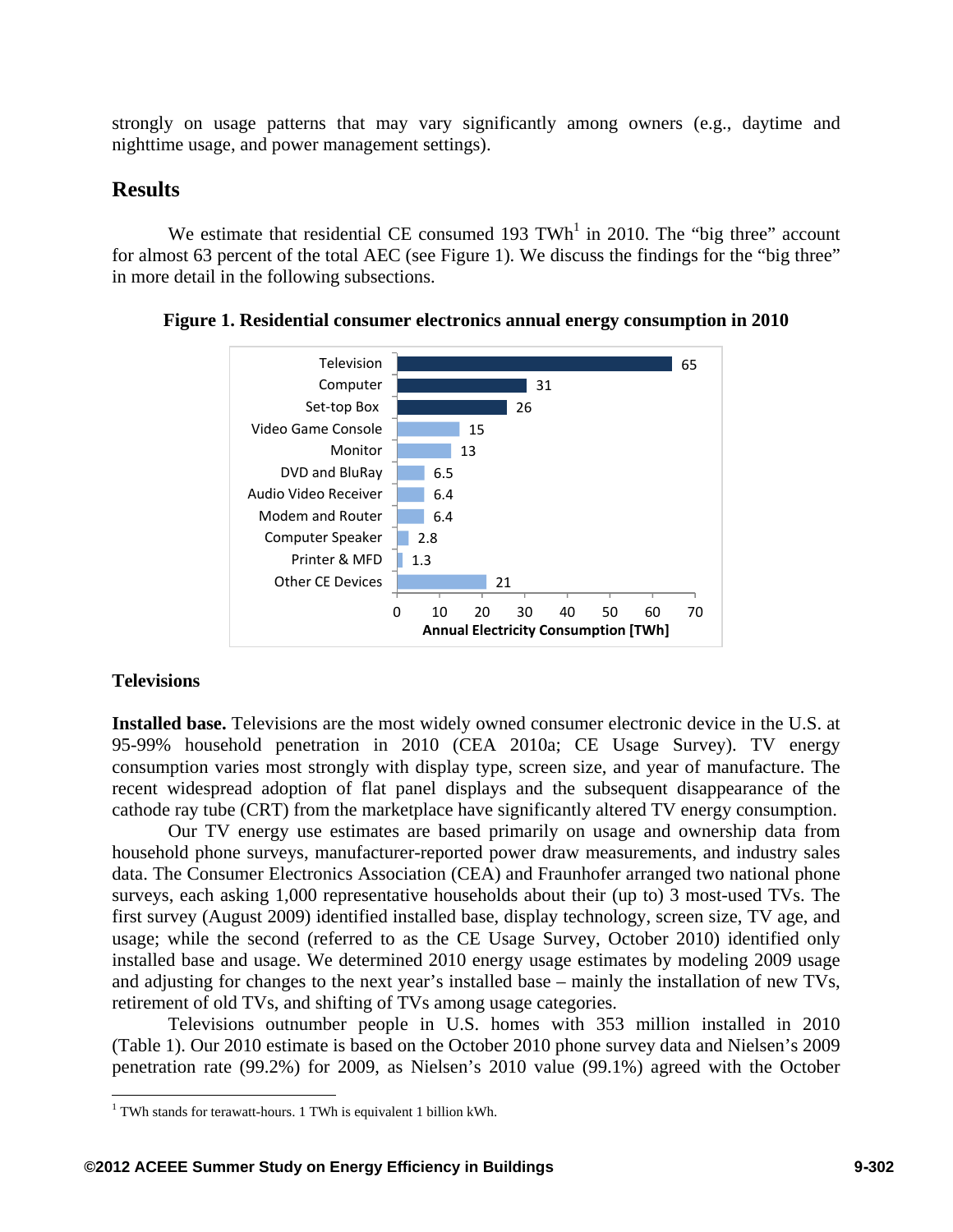2010 survey (Nielsen 2010). Nielsen's ownership estimates of 2.86 and 2.93 TV sets per household in 2009 and 2010, respectively, however, were slightly lower than our survey suggested. To arrive at 2.99 TVs per owner household for 2009, we reduced our 2010 estimate of 3.07 by the 2.4% annual change reported by Nielsen.

| Household<br><b>Installed Base</b><br>Units/owner<br>Households<br>Sources<br>[millions]<br>[millions]<br>household<br>penetration<br>CE Usage Survey; DOE/EIA 2009, |       |      |      |     |  |
|----------------------------------------------------------------------------------------------------------------------------------------------------------------------|-------|------|------|-----|--|
|                                                                                                                                                                      |       |      |      |     |  |
|                                                                                                                                                                      |       |      |      |     |  |
|                                                                                                                                                                      |       |      |      |     |  |
|                                                                                                                                                                      | 99.0% | 16.0 | 3.07 | 353 |  |

| Table 1. Installed base estimates for TVs |  |
|-------------------------------------------|--|
|-------------------------------------------|--|

We used the display technology distributions shown in Figure 2 (labeled "2010 model") in our energy analysis. Even though LCD and plasma displays have held top market shares since 2006, they have not yet overtaken the installed base of CRTs.





The average diagonal screen size of TVs has increased to 29.1 inches, up from 25.5 in 2006 (analog TVs only for 2006; Roth and McKenney 2007). The most-used TVs in households are larger, about 38 inches. The installed base of TVs has an average age of about 6.2 years.

**Usage.** Usage patterns greatly affect TV energy consumption. Newer, larger TVs, for instance, are used more frequently than older, smaller ones. We accounted for usage patterns by assigning TVs to a "usage priority group" where TV1 is the most used TV in a household, TV2 is the second most used, and so on. Flat panel displays are dominant among primary TVs (Figure 3).

**Figure 3. Distribution of TVs by usage priority and display technology** 

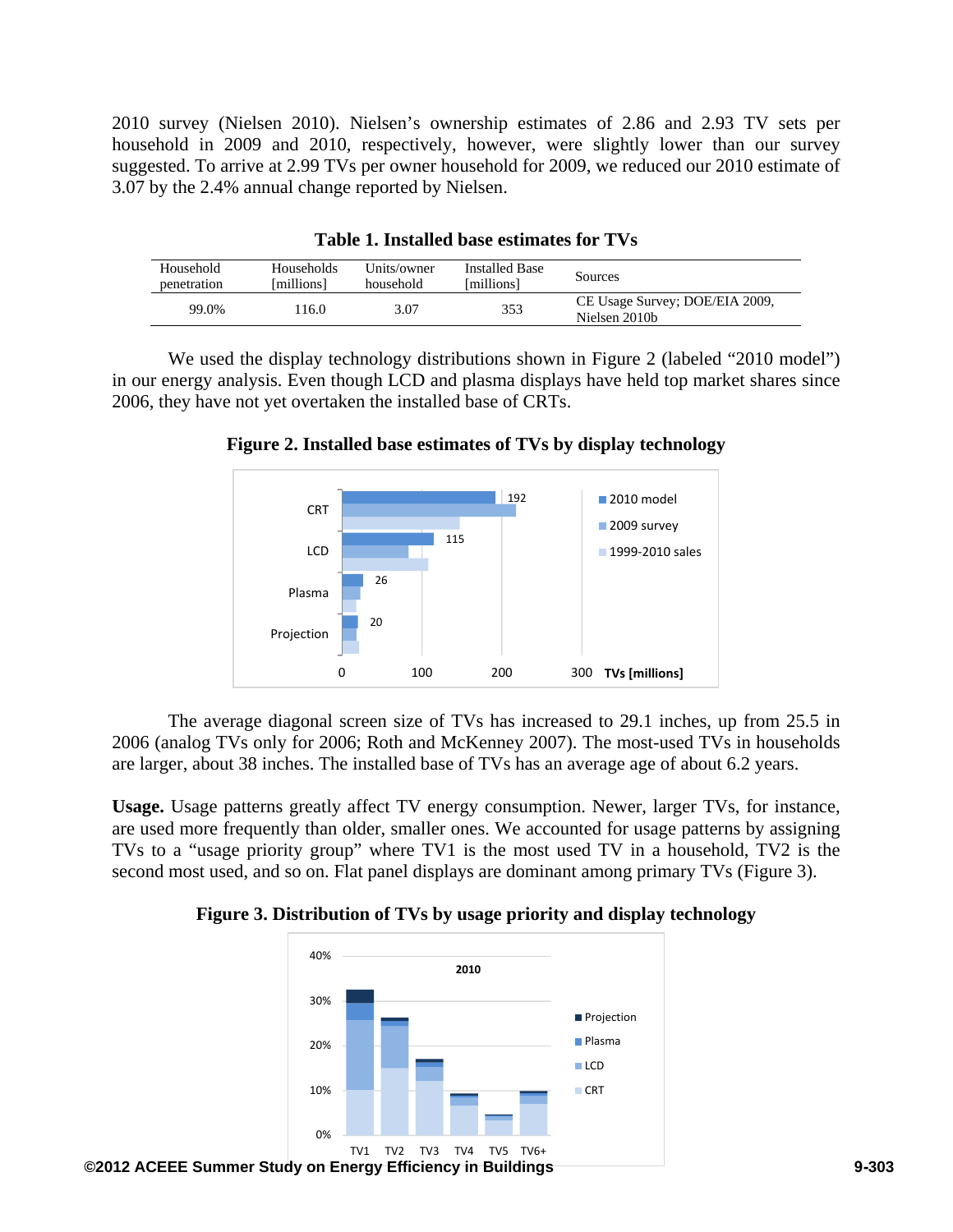**Power draw by mode.** TV power draw values have changed significantly in recent years due to the rapid adoption of digital and flat panel TVs. The EPA ENERGY STAR program develops voluntary TV energy efficiency specifications, and version 4.0, effective in 2010, sets varying limits on active mode power draw based on screen area and limits off-mode power to 1.0W for all TVs (EPA 2010a). Compliant TVs account for about 95% of the market (EPA 2011a).

We asked TV manufacturers and retailers to provide measured power draw values for their top selling models in various screen sizes, display technologies, and years of manufacture. Responders provided data for 385 models (320 LCD and 65 plasma) produced between 2008 and 2010. We used these data to compute linear regressions for active mode power draw for units by display technology and year of production. ENERGY STAR data for both qualified and nonqualified TVs were used to generate regressions for older LCD, plasma, and projection TVs.

CRT power draw was modeled using the values in TIAX (Roth and McKenney 2007), appropriate since CRT sales diminished rapidly after that study. Off-mode power draw for LCD and plasma TVs averaged 0.4W independent of screen size between 2008 and 2010. For TVs made prior to 2008, we assumed 4W for off-mode power draw (Roth et al. 2008).

To calculate UEC and AEC (see Table 2), we prepared estimates for both 2009 and 2010. The 2009 estimates were largely based on the August 2009 phone survey, in which participants provided estimates for TV display type, screen size, age, and usage for the three most used TVs per household. To this dataset we applied the energy usage regressions to determine power and energy usage characteristics for each TV usage group, subdivided by display technology. We then used the October 2010 survey results to determine the portion of TVs in each usage group, and applied our 2009 installed base estimate of 342 million TVs to obtain the AEC estimates.

To obtain results for 2010, we began with the 2009 model and introduced 36.3 million new TVs based on CEA sales and screen size data for Q3-4 of 2009 and Q1-2 2010, applying the 2010 power draw regressions. We introduced most of these new TVs (25.7 million) into the primary usage group; however, to preserve the average primary LCD TV screen size, 34% of new LCD TVs (10.6 million, all with screen sizes below 29") were introduced into the TV2 usage slot. Next, we assumed that each usage group would retain the same proportion of TVs in 2010 as 2009, so we "demoted" CRT TVs to a lower usage group to maintain the balance. For example, 25.7 million new TVs were introduced into the TV1 usage slot, and nearly the same amount of CRT TV1s were demoted to TV2s, which then bumped some CRT TV2s to TV3s, and so on, with 25.8 million CRT TVs being retired from the lowest usage categories.

| Usage<br>Group  |     | <b>Installed Base</b><br>[millions] $[\%]$ | Usage<br>[h/day] | <b>Size</b><br>$[$ in] | Age<br>[yr] | Power [W]<br>Active | Off | <b>UEC</b><br>[kWh/vr] | <b>AEC</b><br>[TWh/yr] | <b>AEC</b><br>Fraction |
|-----------------|-----|--------------------------------------------|------------------|------------------------|-------------|---------------------|-----|------------------------|------------------------|------------------------|
| TV1             | 116 | 33%                                        | 6.5              | 38                     | 4.6         | 133                 | 2.9 | 330                    | 38.0                   | 59%                    |
| TV <sub>2</sub> | 92  | 26%                                        | 3.1              | 29                     | 6.2         | 104                 | 3.2 | 149                    | 13.8                   | 21%                    |
| TV <sub>3</sub> | 60  | 17%                                        | 2.6              | 23                     | 7.5         | 83                  | 3.4 | 107                    | 6.4                    | 10%                    |
| TV4             | 32  | 9%                                         | 2.5              | 21                     | 7.6         | 79                  | 3.4 | 100                    | 3.3                    | 5%                     |
| TV <sub>5</sub> | 18  | 5%                                         | 1.6              | 21                     | 7.6         | 79                  | 3.4 | 74                     | 1.2                    | 2%                     |
| $TV6+$          | 35  | 10%                                        | 0.9              | 21                     | 7.6         | 79                  | 3.4 | 56                     | 2.0                    | 3%                     |
| Avg/Total       | 353 | 100%                                       | 3.8              | 29                     | 6.2         | 103.8               | 3.2 | 183                    | 64.7                   | 100%                   |

**Table 2. UEC and AEC calculations for TVs**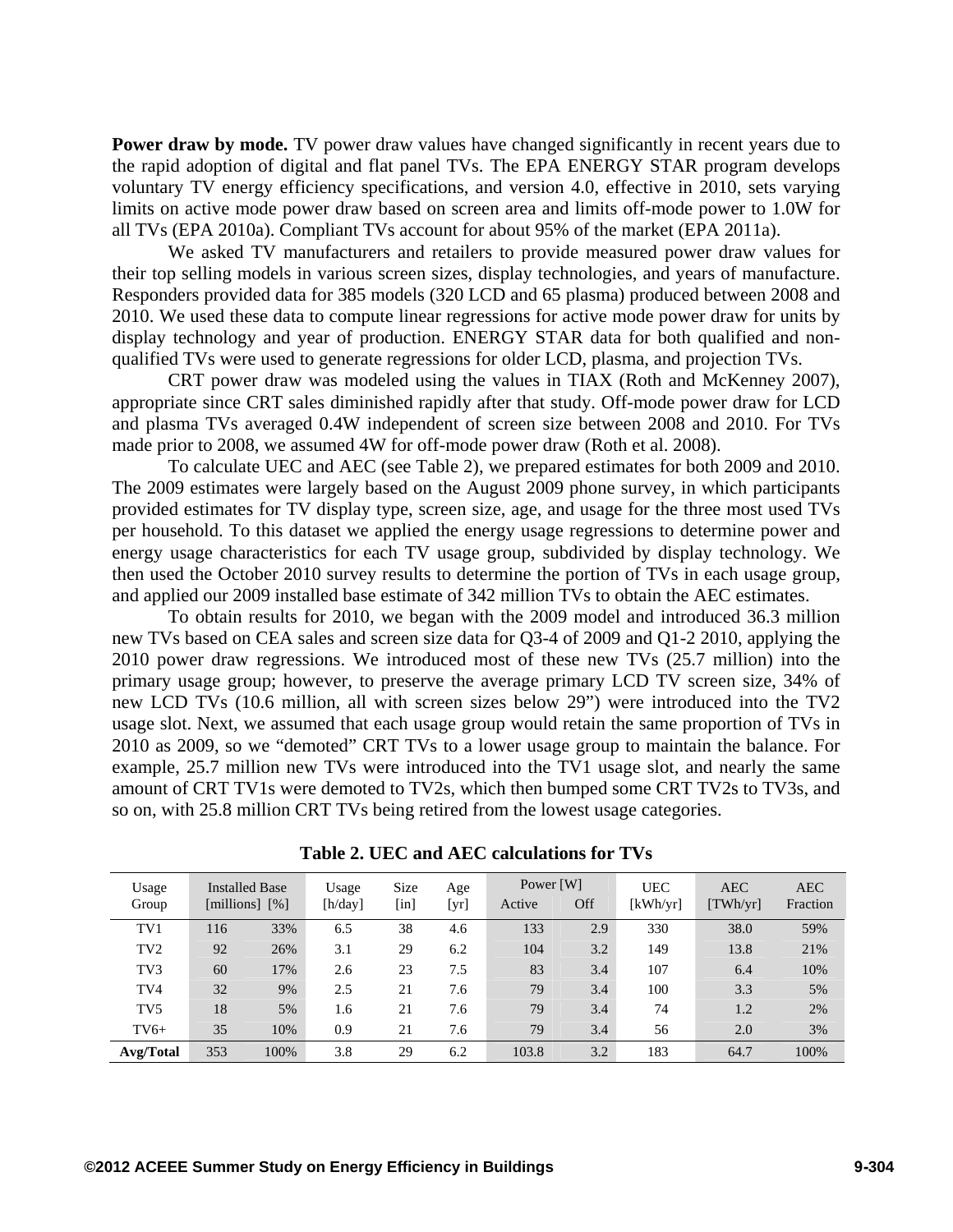A major shift is taking place as older CRTs are replaced with newer, more efficient digital flat panel TVs (see Figure 4). At least 75% of the more than 35 million TVs sold per year are flat panel LCD displays, and these should become the most prevalent display technology.



**Figure 4. Annual TV sales to dealers by display technology** 

Finally, about 88% of TV AEC occurs in active mode compared with 12% for off mode. Naturally a TV's usage priority has a major influence: 95% of TV1 energy usage is from active mode, compared to about 50% for TVs 6 and beyond.

## **Computers**

Our analysis included both desktop and portable computers. External monitors were evaluated separately, since both desktop and portable computers use them. Although the average number of desktop computers in households with at least one desktop computer has increased from 1.2 in 2005 to 1.5 in 2010, their share relative to all computers has declined from 70% to 56%. Considering only plugged-in units, their share has decreased to 43%, while their portion of sales dropped from 54% in 2006 to 24% in 2009 (CEA 2010b).

## **Desktop Computers**

We estimate an installed base of 101 million desktop computers (see Table 3).

| <b>Installed Base</b><br>[millions] | Household Penetration                                    | <b>Sources</b>                     |
|-------------------------------------|----------------------------------------------------------|------------------------------------|
| 101                                 | 75% own at least one<br>60% have at least one plugged in | CE Usage Survey 2010,<br>CEA 2010a |

**Table 3. Installed base of desktop computers** 

We characterized desktop computer energy use with three operating modes:

- *Active mode* includes both times when the computer is being used by a person (actively-used) and times when the computer is on but has not entered sleep mode (active-idle)
- *Sleep mode* occurs when the computer is in a power-saving mode, but has not been turned off
- *Off mode* occurs when the computer is turned off but remains plugged in

Source: CEA 2010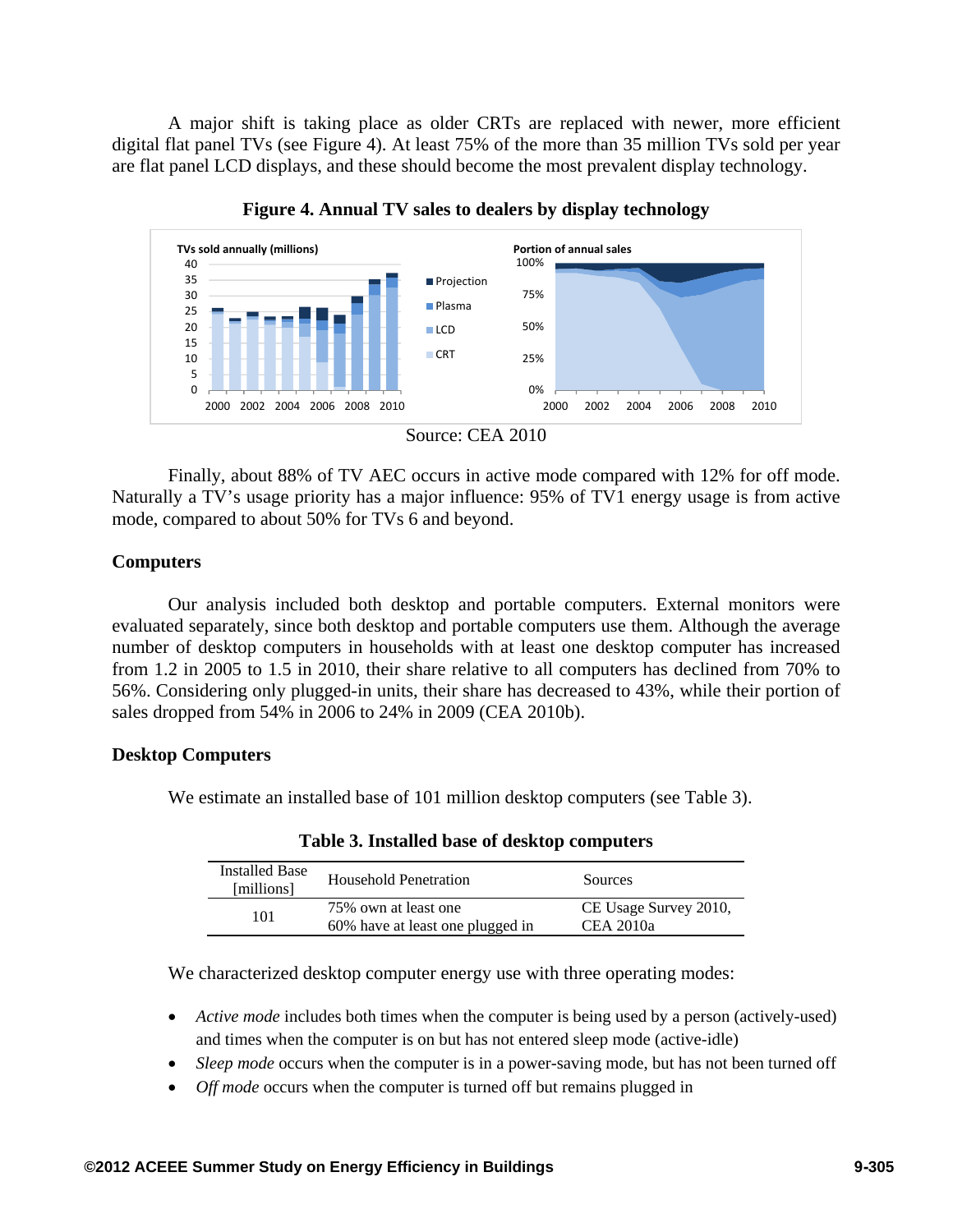The *active mode* power draw values we used are similar to what the ENERGY STAR program calls active-idle mode. Prior studies suggest that the idle mode accounts for most active mode energy consumption by computers (e.g., Herb et al. 2006).

Average desktop computer power draw by mode is given in Table 4. These values are based on EPA data (EPA 2010b) and several recent studies; according to EPA (2010b), 27% of desktop computers shipped in 2009 met the ENERGY STAR specification.

|        | Power [W]    |     |                                                                                                                      |
|--------|--------------|-----|----------------------------------------------------------------------------------------------------------------------|
| Active | <b>Sleep</b> | Off | Sources                                                                                                              |
| 60*    |              |     | EPA 2009a, EPA 2010, Bensch et al. 2010, Selina 2010, Foster<br>Porter et al. 2006, Roth & McKenney 2007, Quack 2007 |

**Table 4. Power draw by mode of desktop computers** 

We developed usage by mode estimates based on the CE Usage Survey and the usage model explained in Appendix B of Urban et al. (2011); see Table 5.

|  | Table 5. Daily usage (actively-used) of desktop computers |  |  |  |
|--|-----------------------------------------------------------|--|--|--|
|--|-----------------------------------------------------------|--|--|--|

| Usage                   | <b>Computer Usage Priority</b> |                  |              |
|-------------------------|--------------------------------|------------------|--------------|
| [hours/day]             | <b>Primary</b>                 | <b>Secondary</b> | <b>Third</b> |
| Weekday                 | 4.6                            |                  | 2.6          |
| Weekend-day             |                                | 3.5              | 2.9          |
| <b>Weighted Average</b> | $1.5^{\circ}$                  | 4.0              | 2.7          |

The usage survey indicates that approximately 60% of desktop computers are always or often powered down at night, which is less than for portable computers (70%). The median default time to sleep of ENERGY STAR qualified desktop models submitted to EPA as of February 2010 is 15 minutes (EPA2010b). As with desktop computers, we used the delay time for the computer to respond reported by survey respondents as a proxy for power management settings (see Urban et al. 2011). This yields the breakdown for desktop computer power management settings shown in Figure 5, which are quite similar to portable computers.

**Figure 5. Power management settings of desktop computers** 



Source: CE Usage Survey 2010

Figure 6 compares the calculated time spent by desktop computers in on-mode to the usage indicated by the survey respondents. On average, 54% of the time spent in on-mode occurs while the computer is not actively being used, compared to 45% for portable computers. These findings are consistent with previous reports (Roth and McKenney 2007). On average, this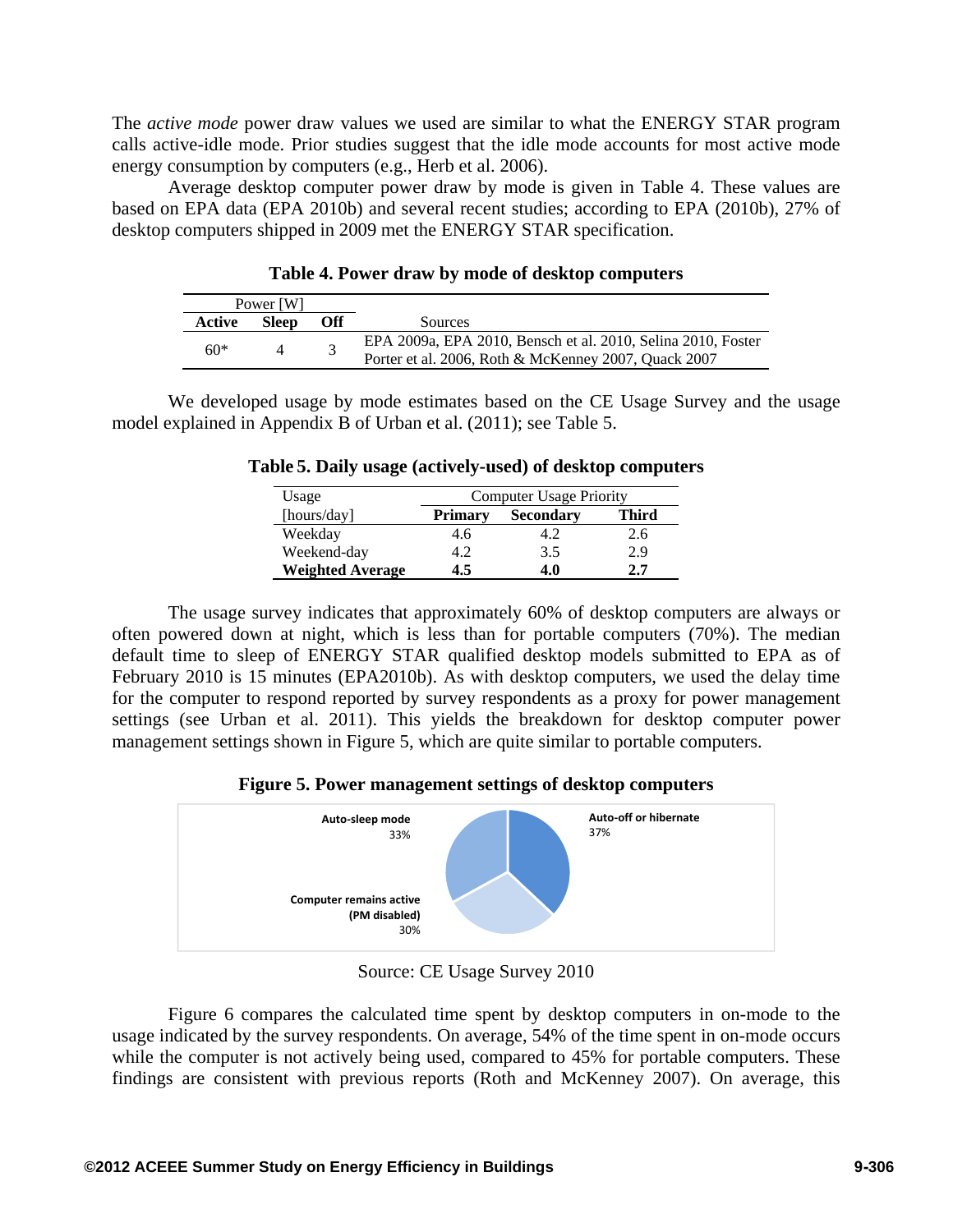additional time spent in on-mode accounts for about 111 kWh per desktop computer per year. Table 6 summarizes annual desktop computer usage by mode for all desktop computers.



**Figure 6. On-mode usage of desktop computers by usage priority** 

Source: CE Usage Survey 2010

| Table 6. Annual usage by mode for desktop computers |  |  |
|-----------------------------------------------------|--|--|
|                                                     |  |  |

| Usage<br>[h/year] | Primary | Secondary | Third | Weighted<br>Average |
|-------------------|---------|-----------|-------|---------------------|
| Active            | 3.530   | 2.717     | 2,503 | 3,420               |
| Sleep             | 2,159   | 2,321     | 2,519 | 2,150               |
| $\Omega$          | 3.071   | 3,363     | 3,525 | 3,190               |

Together, the breakdown of desktop computers installed and their estimated power draw by mode and the time spent in each mode calculated with our computer usage model yield a UEC of 224 kWh/year (see Table 7), the highest UEC of all CE products studied.

|                 | Active | Sleep | Эff   | Sources                               |
|-----------------|--------|-------|-------|---------------------------------------|
| Power [W]       | 60     |       |       | Power draw: (EPA 2009a)               |
| Usage $[hr/yr]$ | 3.420  | 2.150 | 3.190 | Model based on CE Usage Survey (2010) |
| $UEC$ [kWh/yr]  | 205    |       |       |                                       |

**Table 7. UEC calculation for desktop computers** 

The current AEC estimate of 22 TWh is marginally higher than other estimates for 2006. The main underlying trends are a 12% growth in installed base despite the market shift from desktop to portable computers, a decrease in average power draw by mode, and an increase in active mode usage.

## **Portable Computers**

This category includes notebook/laptop computers, netbooks, and tablets, and excludes eBook readers and smart phones. According to the CE Usage Survey data and EIA (2009), the installed base of portable computers is 132 million units (Table 8), a dramatic increase from 39 million units in 2005 (Roth et al. 2006). With an average number of 1.7 notebook computers and 1.3 netbook computers among owner households, respectively, the household penetration rate for notebook computers from 25% in 2005 to 58% in 2010 (Roth et al. 2006, Urban et al. 2011). In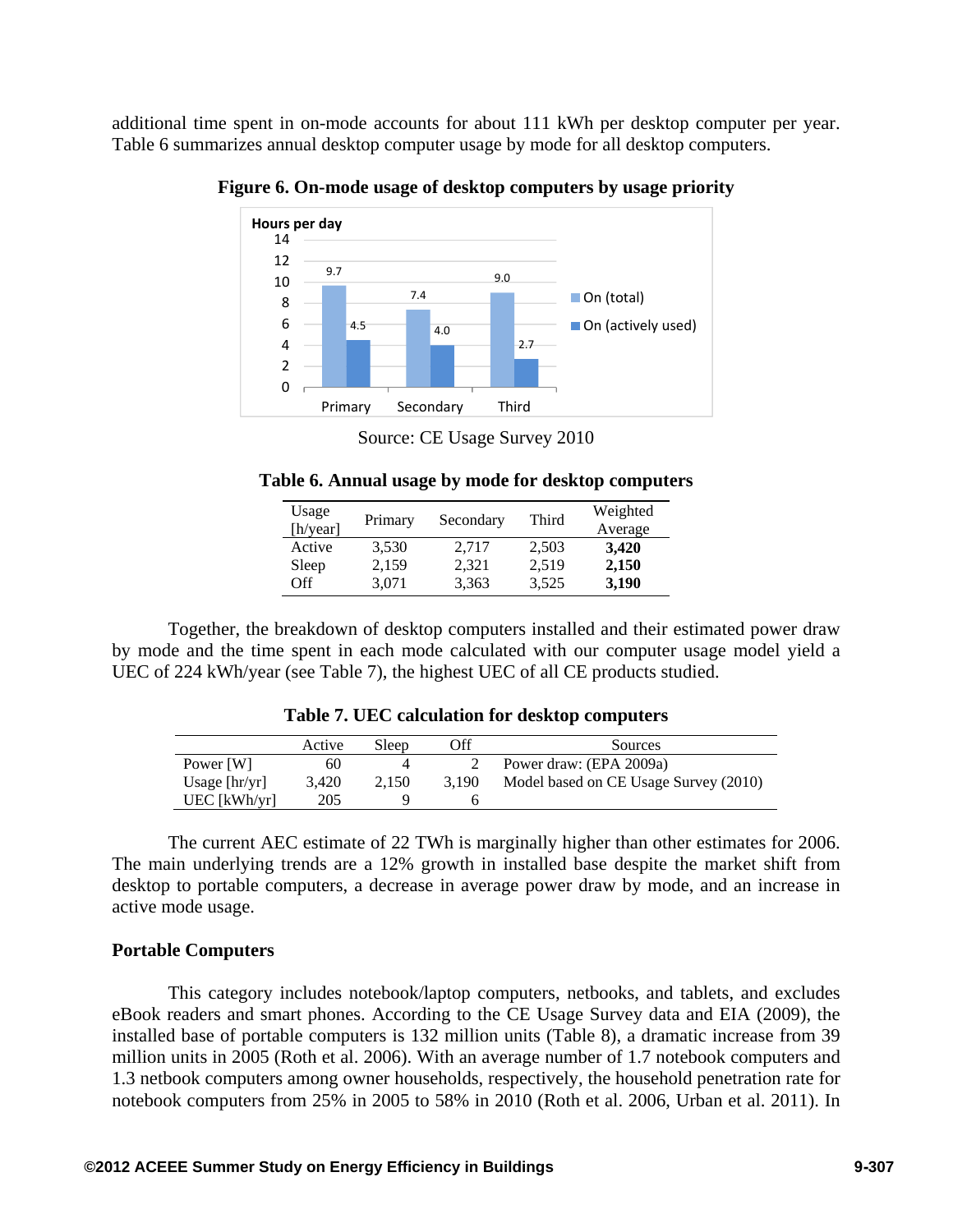2007 portable PC sales exceeded desktop PC sales for the first time (CEA 2010c), and their share continues to increase, representing 76% of computers shipped in 2009, compared to 46% in 2006 (CEA 2010b). We used the same three modes to characterize portable and desktop computer energy consumption (see above); Table 9 summarizes the average power draw by mode.

| Device Type     | <b>Installed Base</b><br>[millions] | Penetration | Sources           |
|-----------------|-------------------------------------|-------------|-------------------|
| <b>Notebook</b> | 110                                 | 58%         | CEA 2010b         |
| <b>Netbook</b>  | l8                                  | 12%         |                   |
| Tablet          |                                     | 2%          | Rotmann Epps 2010 |

**Table 8. Installed base of portable computers** 

| Table 9. Power draw by mode of portable computers |  |  |  |  |  |
|---------------------------------------------------|--|--|--|--|--|
|---------------------------------------------------|--|--|--|--|--|

|        | Power [W]    |     |                                                                                                     |
|--------|--------------|-----|-----------------------------------------------------------------------------------------------------|
| Active | <b>Sleep</b> | Off | Sources                                                                                             |
| 19     |              |     | EPA 2010a, Bensch et al. 2010, Selina 2010, Foster<br>Porter 2006, Roth & McKenney 2007, Quack 2007 |

We developed usage estimates, summarized in Table 10, based on households' responses to questions about residential CE usage (CE Usage Survey; see Urban et al. 2011). Values shown indicate actively-used time only, and do not include active-idle time.

| Usage                   | <b>Computer Usage Priority</b> |                  |              |  |  |  |  |
|-------------------------|--------------------------------|------------------|--------------|--|--|--|--|
| [h/day]                 | <b>Primary</b>                 | <b>Secondary</b> | <b>Third</b> |  |  |  |  |
| Weekday                 | 4.9                            | 4.6              | 3.6          |  |  |  |  |
| Weekend-day             | 3.8                            | 3.4              | 3.8          |  |  |  |  |
| <b>Weighted Average</b> | 4.6                            | 4.3              | 3.7          |  |  |  |  |

**Table 10. Daily usage (actively-used) of portable computers** 

We did not directly ask phone survey participants about power management settings since many people are likely unaware of them and/or their responses might be influenced by a social desirability bias. Instead, we asked how long it typically takes the computer to respond after it has not been used for one hour or more, and we used the reported delay time as a proxy for power management settings. Based on peoples' responses, we estimate that approximately 70% of portable computers are always or often powered down at night, which is comparable to the 63% indicated for residential computers in Alliance to Save Energy (2009). These numbers seem reasonable given that more recent operating systems (e.g., Windows 7) have power management enabled by default. On average, we estimate that 45% of the time spent in on-mode occurs while the computer is idle. Annual usage by mode is shown in Table 11.

| Table 11. Annual usage by mode for portable computers |  |  |  |  |
|-------------------------------------------------------|--|--|--|--|
|-------------------------------------------------------|--|--|--|--|

| Usage<br>[h/year] | Primary | Secondary | Third | Weighted<br>Average |
|-------------------|---------|-----------|-------|---------------------|
| Active            | 3.035   | 3.077     | 2,503 | 2,915               |
| Sleep             | 2,258   | 2,321     | 1.997 | 2,210               |
| Off               | 3,467   | 3,363     | 4,260 | 3,635               |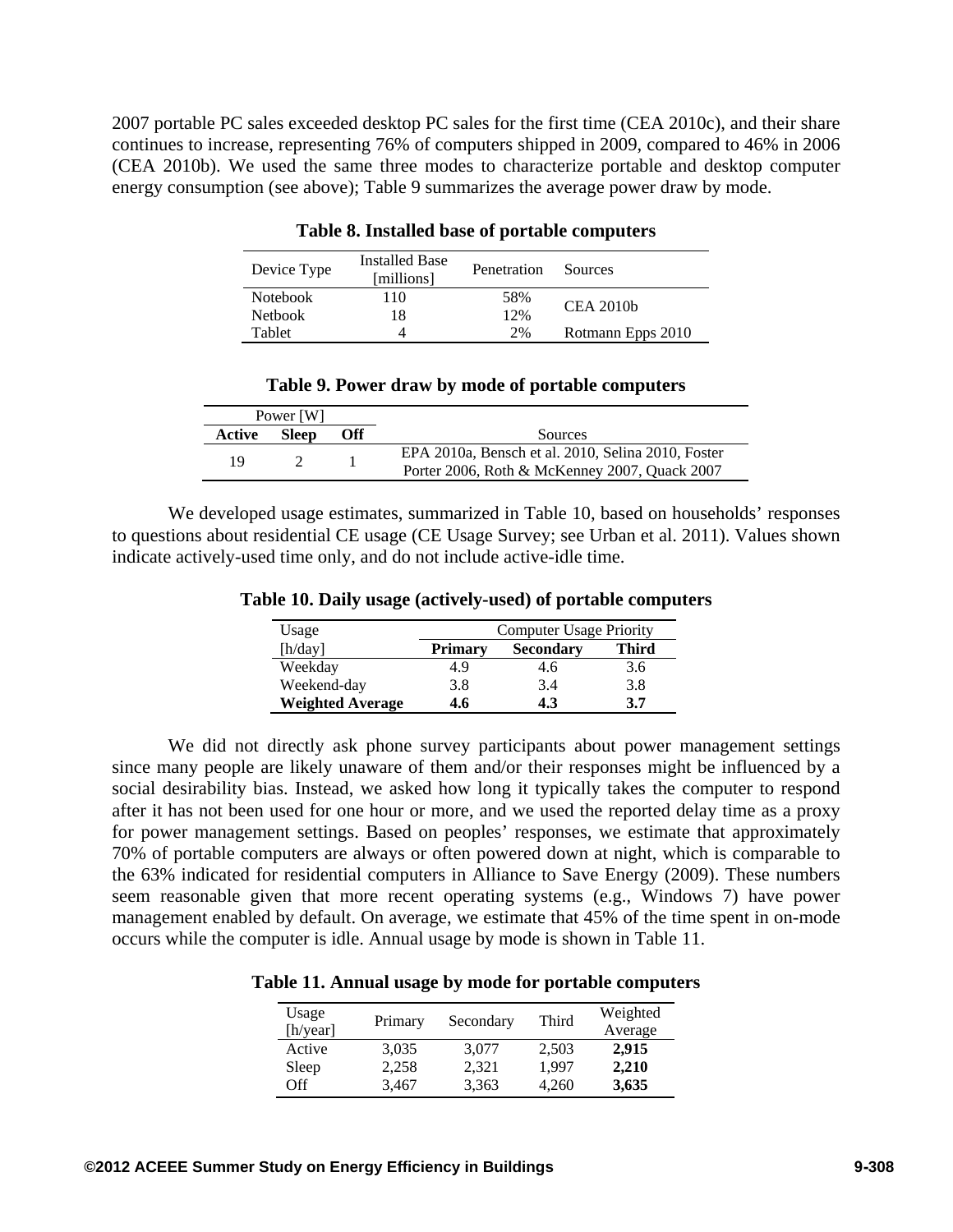Considering the breakdown of desktop computers installed, their average power draw by mode and time spent in each mode, we obtain a UEC of 63 kWh/year (Table 12). In total, we calculate that portable computers consumed approximately 8.3 TWh in 2010.

|                 | Active | Sleep | Эff   | Sources                         |
|-----------------|--------|-------|-------|---------------------------------|
| Power [W]       | 19     |       |       | See above                       |
| Usage $[hr/yr]$ | 2.915  | 2,210 | 2.726 | Based on CE Usage Survey (2010) |
| UEC [kWh/yr]    | 55     |       |       |                                 |

**Table 12. UEC calculation for portable computers** 

The current AEC estimate of 8.3 TWh is much higher than reported by previous studies, with the AEC increasing by over 190% since 2006 primarily due to a nearly three-fold larger installed base. Despite a considerable increase in the usage of portable computers, their UEC has decreased, reflecting reductions in average power draw in active and off modes.

#### **Set-Top Boxes**

 $\overline{a}$ 

Set-Top Boxes (STBs) receive and decode signals for playback on televisions. They may offer services and applications that vary by service provider and STB, including high definition (HD) programming, video-on-demand, digital video recording (DVR) capabilities, multiple tuners, format conversion, home networking, and a variety of additional applications. Digital-to-Analog Adapters<sup>2</sup> (DTAs) are basic STBs that decode digital signals for TV viewing; they provide less functionality and use less power than full-featured STBs. DTAs exist in two forms: (1) Cable-DTAs decode digitally encrypted cable signals for viewing on subscriber TVs, and (2) Over-the-Air (OTA)-DTAs decode unencrypted digital signals transmitted via antenna for older TVs that lack a digital tuner. Finally, Digital Media Adapters (DMAs) are stand alone devices that stream digital media from computer servers or the Internet to a television or audio system.

We divide STBs into two major categories: Subscription TV STBs and Stand-Alone STBs. Subscription TV STBs are generally leased to consumers by cable, satellite, and telco TV service providers to provide a variety of services and features. Stand-Alone STBs may be purchased independently, and generally provide alternative services to those of Pay-TV STBs. Stand-Alone STBs include OTA-DTAs, stand-alone DVRs, and DMAs. We evaluated standalone DVRs and DMAs in less detail than the other categories.

There were almost 180 million subscription STBs as of mid-2010, with the breakdown by subscriber shown Table 13. We used three sources to estimate the installed base of subscription STBs: the CE Usage Survey, market research data, and consultation with industry experts. The estimates were built upon market research data (SNL Kagan 2010, 2011) that gave subscriber count and STB installed base by provider type. Based on data provided by industry sources (Langille 2011), we reduced the SNL Kagan estimate for satellite STBs per household from 2.8 to 2.3. The total installed base in Table 13 agrees with our CE Usage Survey to within 3%.

 $2$  Also called digital terminal adapters, digital transport adapters, and digital television adapters.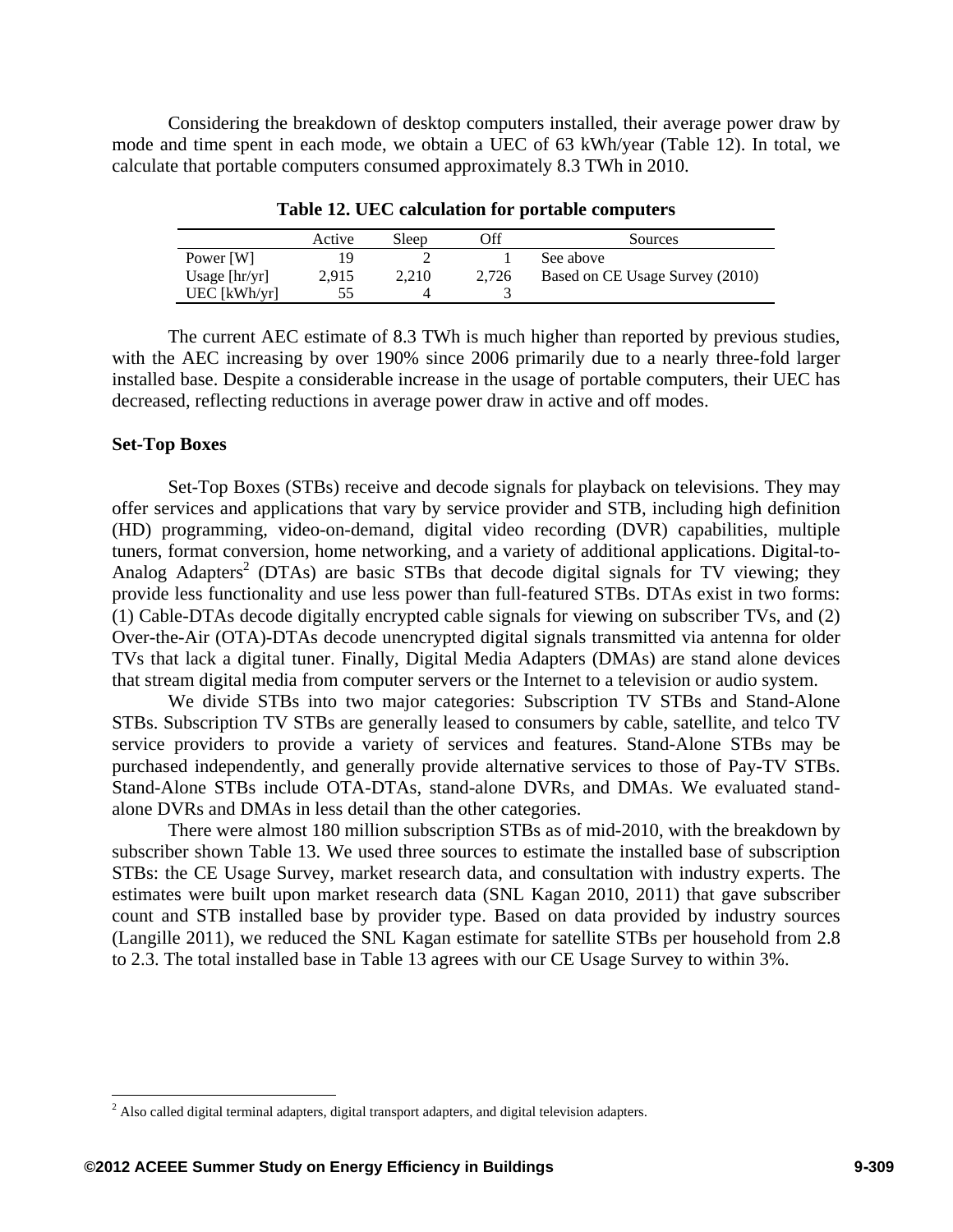| <b>Service</b> | <b>Subscribers</b><br>of TV hh | <b>Subscribers</b><br>[millions] | STBs per<br>subscriber | <b>STBs</b><br>[millions] | Percentage of<br><b>STBs by service</b> |
|----------------|--------------------------------|----------------------------------|------------------------|---------------------------|-----------------------------------------|
| Cable          | 59%                            | 54.8                             | 1.6                    | 86.8                      | 49%                                     |
| Satellite      | 36%                            | 33.1                             | 2.3                    | 76.1                      | 43%                                     |
| Telco          | 6%                             | 5.7                              | 2.8                    | 15.9                      | 9%                                      |
| Total/Avg.*    | 101%                           | 93.6                             | 1.9                    | 179                       | 100%                                    |

**Table 13. Installed base of subscription STBs by service** 

\* Totals exceed 100% as some subscribers may have more than one service and some households are not subscribers.

Cable subscribers have the fewest STBs per household, since not all cable subscribers require STBs to receive basic service, while satellite and telco subscribers require STBs to receive any level of service. Some cable providers use digital signals for basic service, which may also require a Cable-DTA to view digitally-encrypted channels or for viewing digital channels on analog televisions. Cable DTAs numbered 14 million by mid-2010 (SNL Kagan 2011), and their number is increasing as more providers switch to digital programming.

#### **Stand-Alone Set-Top Boxes**

OTA-DTAs are stand-alone devices that enable analog TVs to view digital broadcasts. To facilitate the DTV transition in 2009, the U.S. Government ran a coupon program for OTA-DTAs, and by the program's end 34.9 million coupons had been redeemed (DTV.gov 2010). About 51 million OTA-DTAs were sold to U.S. dealers from 2006 to mid 2010 (CEA 2010b).

Of the 11% of households that reported watching over-the-air TV service during the previous month, 69% had at least one OTA-DTA with an average of 1.1 per owner-household, or 14.2 million installed (CE Usage Survey). Since we asked about only participant's three mostused TVs, it is likely that OTA-DTAs used with older, lesser-used TVs were not represented in our survey. Without better data we estimate there are about 33 million OTA-DTAs (halfway between the bounding estimates of 14.2 and 51 million) in service as of mid-2010. Newer digital TVs receive over-the-air signals without additional hardware, so as older TVs are retired, the number of OTA-DTAs should decrease.

Stand-alone DVRs, those obtained independently of TV service providers, are few in number since most DVRs are now integrated with subscription STBs (see Table 14). Only 5% of DVR households had a stand-alone DVR as of March 2009 (Nielsen 2009), suggesting about 3 million in service. DMA sales totaled 8.9 million from 2006 to mid-2010 (CEA 2010a).

| Device       | Units [millions] |
|--------------|------------------|
| OTA-DTA      | 33.0             |
| <b>DMA</b>   | 8.9              |
| <b>DVR</b>   | 3.0              |
| <b>Total</b> |                  |

**Table 14. Installed base of stand-alone STBs** 

STB power draw depends on service type and features. Based on available segmentation and power data, we split subscription STBs into three feature categories: (1) DVR-enabled with any tuner; (2) non-DVR with standard definition (SD) tuner, and (3) non-DVR with high definition (HD) tuner. Within these categories, variations in features may affect power draw, such as number of tuners, processing power, multi-room, and home networking capabilities. We used installed base data from SNL Kagan (2011) to evaluate the AEC (see Figure 7).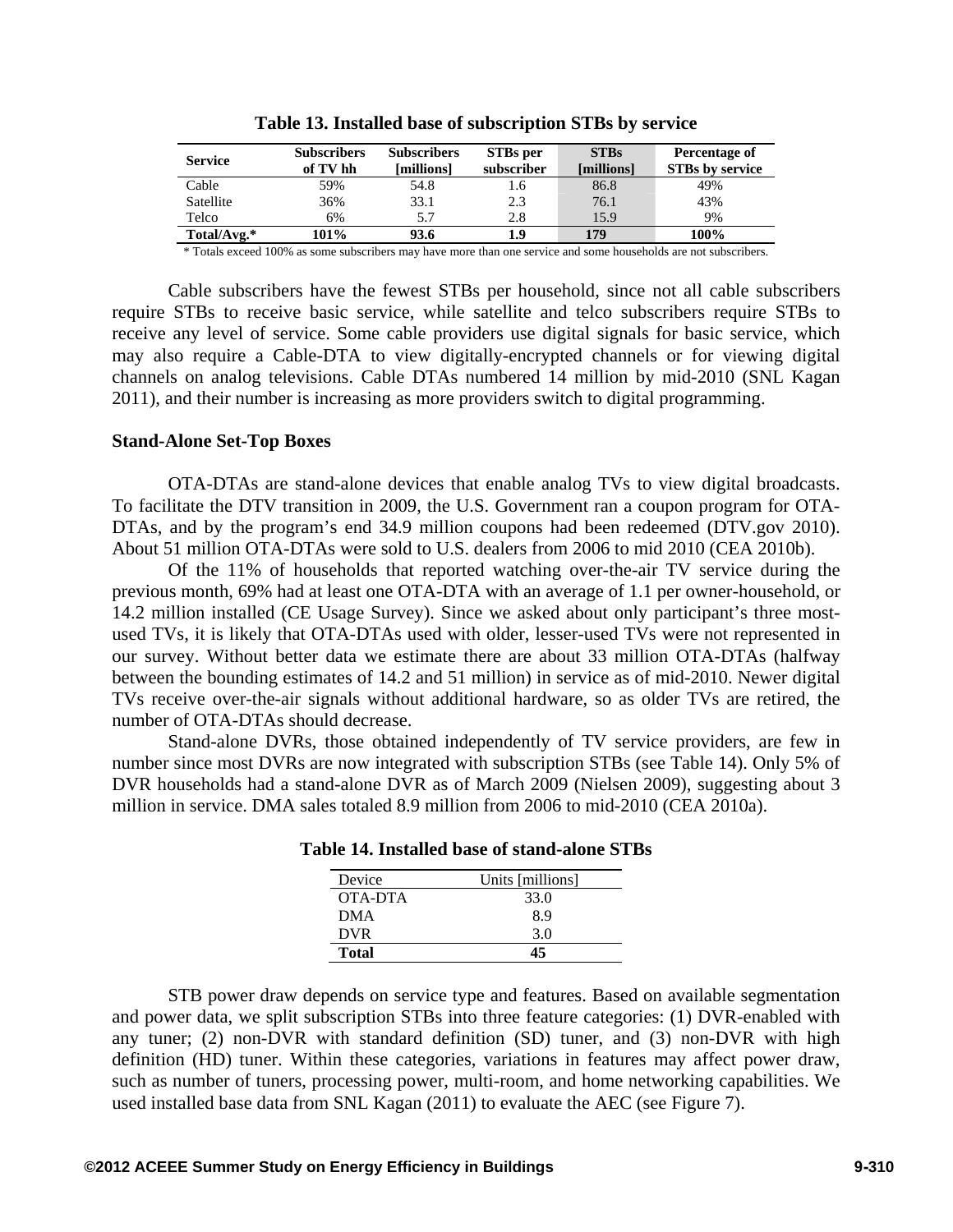

**Figure 7. Installed base of subscription STBs by provider and select capabilities**

Subscription STBs have two primary power modes: (1) on- or active-mode and (2) offstandby mode. When manually turned off, most STBs continue communicating with the service provider, so the two modes have similar power draw, making the energy analysis less sensitive to user behavior than for other devices.

Figure 8 presents measurements of on- and standby-power for 64 devices (EPA 2010c), as a function of subscription type and features (SD=standard definition, HD=high definition, DVR=digital video recorder). The slight difference between on- and standby-mode power draw for most subscription STBs is apparent, with average values for all features and categories summarized in Tables 15 and 16. Most measured devices were introduced between 2007 and 2010, and since average service life is nearly 6 years, based on sales of 30 million units per year (CEA 2010a), older units may be under-represented. Even though the sample size is limited, there are not many major STB manufacturers so results may still be representative.





Power measurements for DTAs are shown in Figure 9 (EPA 2010b, 2011c; Cheung et al. 2011). The ENERGY STAR specifications for STBs do not require automatic power down for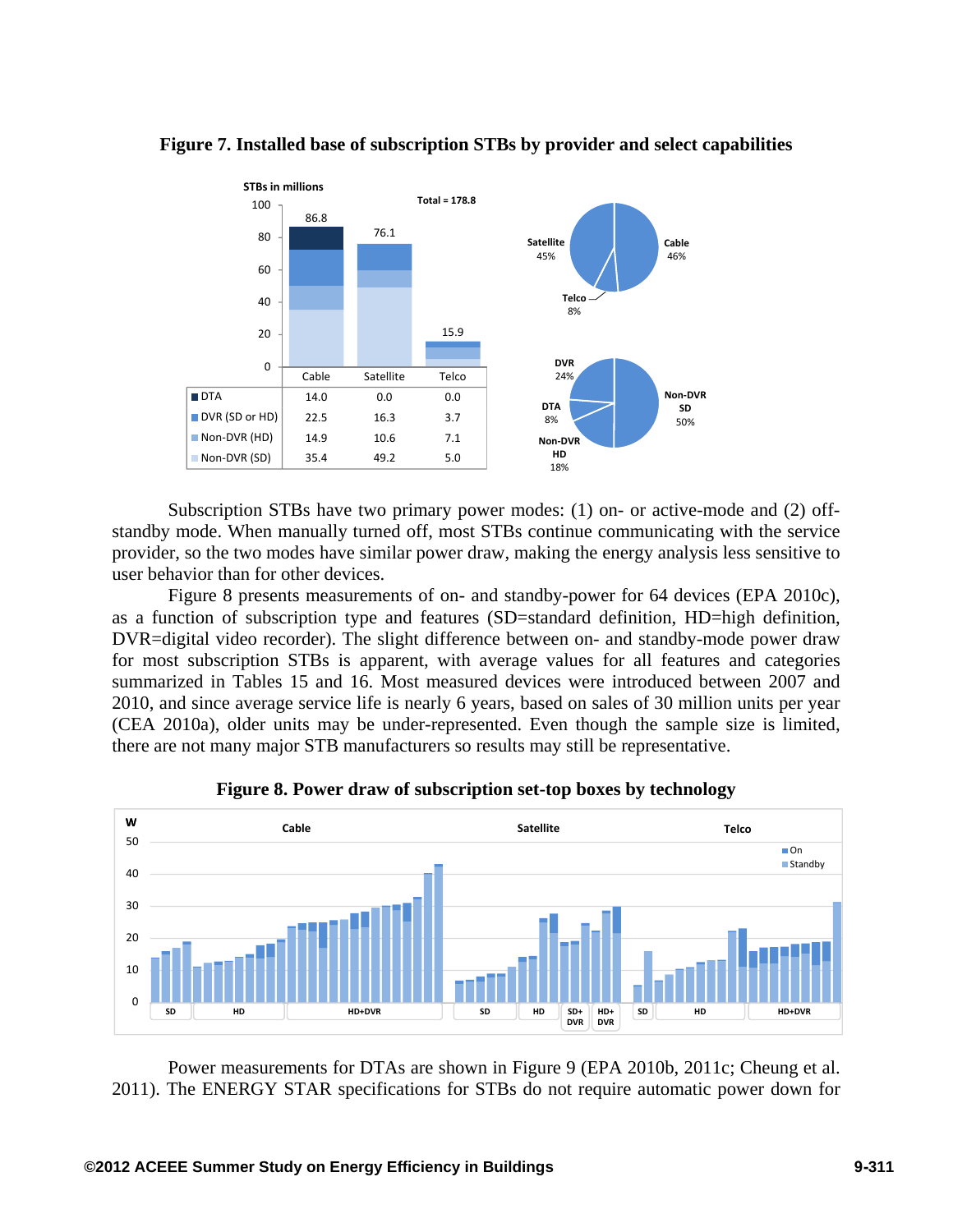DTAs; however, to be eligible for the government coupon program, OTA-DTAs must power down within four hours by default and have a maximum standby power of 2 W. Furthermore, 13 coupon-eligible devices made up 90% of the 2009 sales according to an industry representative (Cheung et al. 2011). As of mid-2010 the average Cable DTA draws 4.4 W (Glist 2011), and we assumed these were on all the time since most lack an off button or power switch. Limited data for stand-alone DVRs and DMAs were available (see Urban et al. 2011).



**Figure 9. Power draw of Cable-DTA and OTA-DTA devices** 

Most STB energy consumption depends weakly on time spent in each mode, yet if lower power standby modes become more prevalent, a deeper understanding of consumer habits and mode times may prove useful. We used data from the CE Usage Survey to estimate the hours spent in on- and standby-modes for the first three subscription STBs per household. Participants answered questions about their (up to) three most used TVs and corresponding STBs. They were asked to indicate if their STBs were left on when the TV was not in use (daytime power state), and if they had to turn on their STB when first using their TV (nighttime power state).

On average cable units used the most energy per device. DVR-enabled STBs, at 24% of the installed base, were responsible for 41% of the energy consumption. This is because DVRenabled STBs consumed on average 222 kWh/yr, roughly twice as much as non-DVRs (109 kWh/yr). Due to differences in features, the UEC for OTA-DTAs (29 kWh/yr) and Digital Media Adapters (68 kWh/yr) were both much lower than subscription STBs (131 kWh/yr), while standalone DVRs (275 kWh/yr) were comparable to DVR-enabled STBs (222 kWh/yr). Figure 10 and Tables 15 and 16 summarize energy consumption estimates for set-top boxes, with a total AEC of 25.6 TWh/yr. Subscription STBs account for most (91%) of the total.



**Figure 10. Set-top box AEC by type**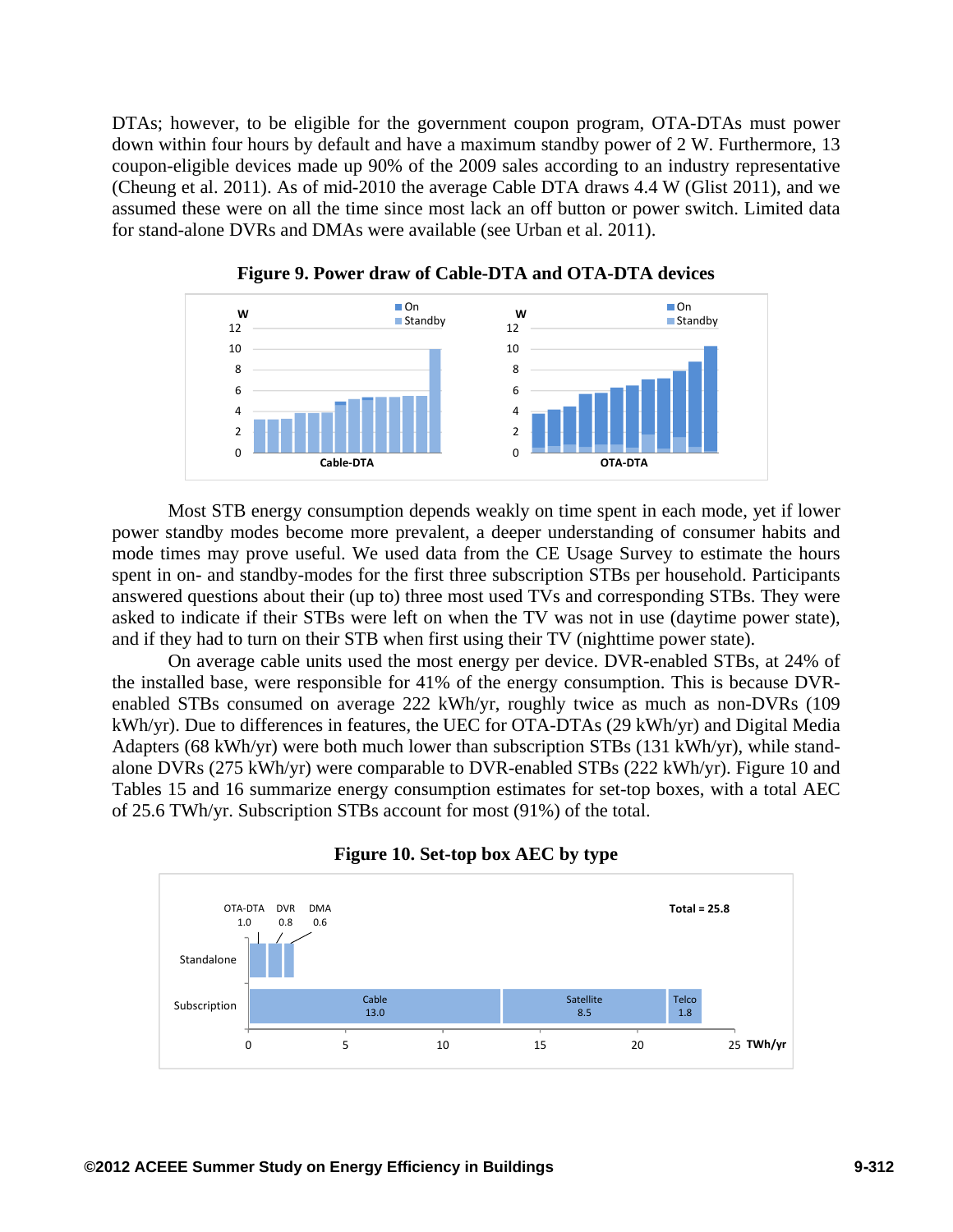|                     | <b>Units</b> | <b>Type</b>   | All           | <b>Usage</b> | Power [W]   |            |               | UEC [kWh/yr] |              | <b>AEC</b> |
|---------------------|--------------|---------------|---------------|--------------|-------------|------------|---------------|--------------|--------------|------------|
|                     | [millions]   | $\frac{0}{0}$ | $\frac{0}{0}$ | [h/day]      | Active      | <b>Off</b> | <b>Active</b> | <b>Off</b>   | <b>Total</b> | [TWh/yr]   |
| Cable               |              |               |               |              |             |            |               |              |              |            |
| Cable DTA           | 14.0         | 16%           | 8%            | 24.0         | 4.4         | 4.4        | 39            | $\Omega$     | 39           | 0.5        |
| Non-DVR (SD)        | 35.4         | 41%           | 20%           | 12.1         | 16.5        | 15.9       | 73            | 69           | 142          | 5.0        |
| Non-DVR (HD)        | 14.9         | 17%           | 8%            | 12.1         | 14.9        | 13.5       | 66            | 59           | 125          | 1.9        |
| DVR (SD or HD)      | 22.5         | 26%           | 13%           | 12.1         | 29.6        | 27.3       | 130           | 119          | 249          | 5.6        |
| Subtotal/Wt. Avg.   | 86.8         |               | 49%           | 12.6         | 17.7        | 16.6       | 81            | 69           | 150          | 13.0       |
| <b>Satellite</b>    |              |               |               |              |             |            |               |              |              |            |
| Non-DVR (SD)        | 49.2         | 65%           | 28%           | 10.8         | 8.5         | 7.6        | 34            | 37           | 70           | 3.5        |
| Non-DVR (HD)        | 10.6         | 14%           | 6%            | 10.8         | 20.7        | 18.2       | 82            | 88           | 169          | 1.8        |
| DVR (SD or HD)      | 16.3         | 21%           | 9%            | 10.8         | 24.0        | 21.8       | 94            | 105          | 199          | 3.3        |
| Subtotal/Wt. Avg.   | 76.1         |               | 43%           | 10.8         | 13.5        | 12.1       | 53            | 58           | 112          | 8.5        |
| <b>Telco</b>        |              |               |               |              |             |            |               |              |              |            |
| Non-DVR (SD)        | 5.0          | 32%           | 3%            | 13.2         | 10.7        | 10.5       | 52            | 41           | 93           | 0.5        |
| Non-DVR (HD)        | 7.1          | 45%           | 4%            | 13.2         | 13.5        | 11.8       | 65            | 46           | 112          | 0.8        |
| DVR (SD or HD)      | 3.7          | 23%           | 2%            | 13.2         | 19.3        | 14.9       | 93            | 59           | 152          | 0.6        |
| Subtotal/Wt. Avg.   | 15.9         |               | 9%            | 13.2         | <b>14.0</b> | 12.1       | 68            | 48           | 115          | 1.8        |
| Total/Weighted Avg. | 179          | 100%          |               | 11.9         | 15.6        | 14.3       | 68            | 63           | 131          | 23.4       |

**Table 15. UEC and AEC calculations for subscription STBs** 

**Table 16. UEC and AEC calculations for stand-alone STBs** 

|                       | <b>Units</b> | Type          | <b>Usage</b> | Power [W] |            | $UEC$ [kWh/yr] |            |              | <b>AEC</b> |  |
|-----------------------|--------------|---------------|--------------|-----------|------------|----------------|------------|--------------|------------|--|
|                       | [millions]   | $\frac{0}{0}$ | [h/day]      | Active    | <b>Off</b> | Active         | <b>Off</b> | <b>Total</b> | [TWh/yr]   |  |
| OTA-DTA               | 33.0         | 73%           | 10.8         | 6.5       | 0.8        | 26             | 4          | 29           | 1.0        |  |
| <b>DVR</b>            | 3.0          | 7%            | 11.5         | 33.0      | 30.0       | 139            | 137        | 275          | 0.8        |  |
| Digital Media Adapter | 8.9          | 20%           | 21.6         | 8.0       | 6.0        | 63             |            | 68           | 0.6        |  |
| Total/Weighted Avg.   | 44.9         | 100%          | 13.0         | 8.6       | 3.8        | 41             | 13         | 54           | 2.4        |  |

With DVR and HD features becoming popular, unit energy consumption relative to 2006 has increased by 12% for cable STBs and has decreased by 13% for satellite STBs. Telco STBs were too new to observe trends. OTA-DTA consumption has likely peaked, as all new TVs must have digital tuners. Likewise, stand-alone DVRs are few in number, owing to the popularity of integrated DVRs.

# **Conclusions**

We evaluated the electricity consumption of consumer electronics in U.S. homes and found that they consumed 193 TWh in 2010. The *big three*: televisions, computers, and set-top boxes, consumed a total of 122 TWh, more than 60 percent of total CE electricity consumption. TVs consumed more energy than computers and set-top boxes combined.

Our study reveals several trends for the "big three" relative to similar prior study completed for 2006 (Roth and McKenney 2007).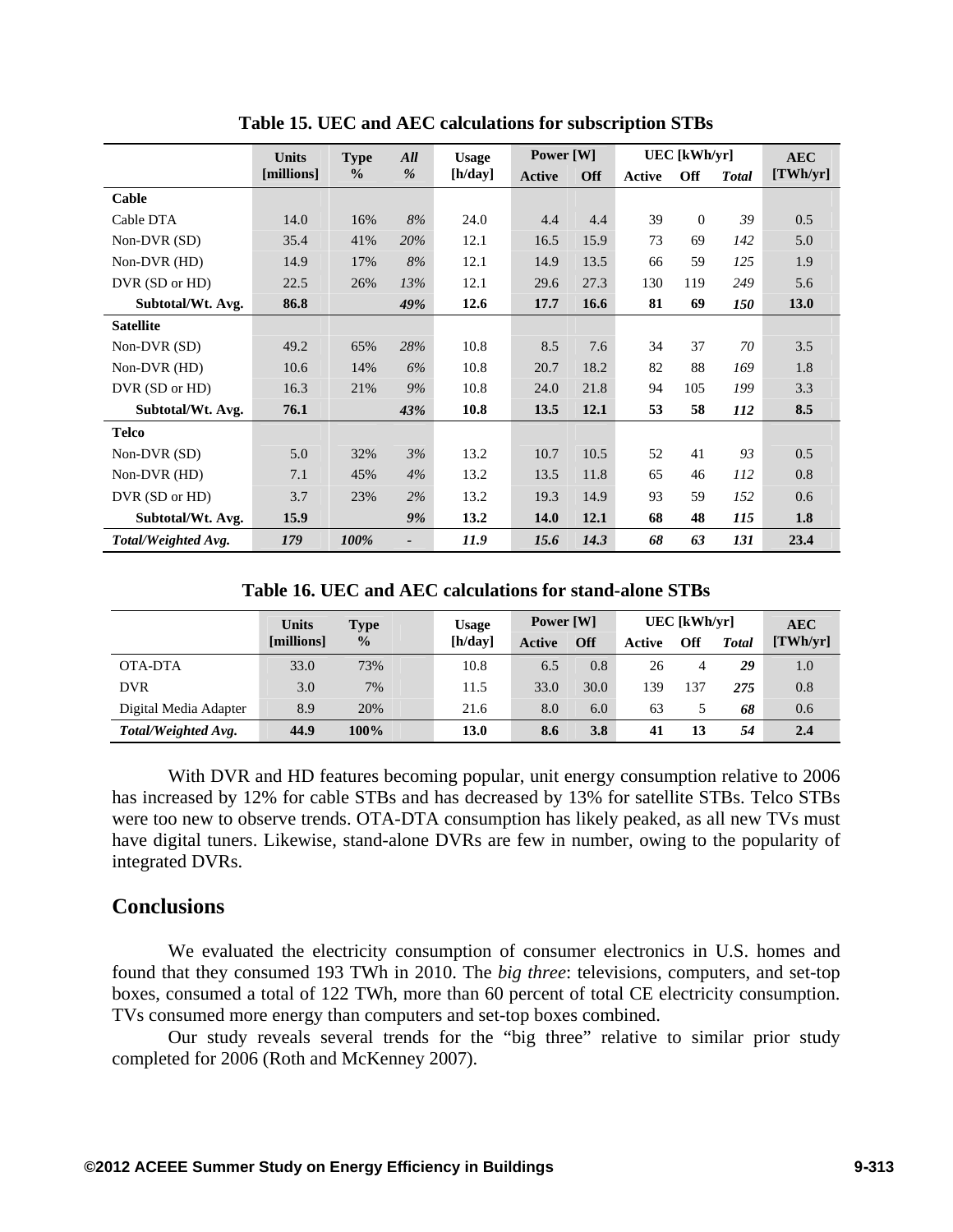- *1. Televisions*: The TV market has fully transitioned to digital and flat-screen displays. Although the installed base increased by 28%, TV AEC appears to have decreased by about 10% for two main reasons. First, the estimated on-mode time was lower by about 26%; it is not clear to what extent this decrease is real or indicative of uncertainty in estimating usage. Second, the average on-mode power draw decreased by 6% as the average screen area grew by 30%, as more-efficient LCD dominated TV sales between 2006 and 2010.
- *2. Personal Computers*: Computer energy consumption has grown by only 27% despite the 79% growth in installed base. Portable computer sales have driven this growth, increasing from 39 to 132 million and surpassing desktop computers. Active mode power draw decreased for both portable and desktop devices, by 20% and 24%, respectively. Usage has increased in both active and sleep modes, with increases in power management-enabled rates to 70% (from 20% and 40%) due to new default settings in recent versions of a popular operating system.
- *3. Set-top Boxes*: Although new STB categories have come to market (OTA-DTA, TelcoTV, DMA), cable and satellite STBs continue to account for most (>80%) of STB electricity consumption. We estimate that the average active mode power draw of cable STBs increased by about 25% because more units have HD and DVR features, while the average active mode power draw of satellite units has decreased by about 14%. Most cable and satellite STBs continue to have minimal difference in power draw between active and standby modes. The installed base of both cable and satellite STBs increased by around 10%.

## **References**

- Alliance to Save Energy. 2009. "PC Energy Report 2009: United States, United Kingdom, Germany." Report by 1E to the Alliance to Save Energy.
- Bensch, I., S. Pigg, K. Koski and R. Belshe. 2010. "Electricity Savings Opportunities for Home Electronics and Other Plug-In Devices in Minnesota Homes – A technical and behavioral field assessment." Final Report by Energy Center of Wisconsin, ECW Report 257-1. May.
- CCAP. 2005, 2009. Climate Change Action Plan (CCAP) Spreadsheets. U.S. Environmental Protection Agency.
- CEA. 2010a. "12th Annual household CE ownership and market potential." CEA Market Research Report. Consumer Electronics Association. May.
- CEA. 2010b."U.S. consumer electronics sales & forecasts 2006-2011." CEA Market Research Report. Consumer Electronics Association. Jul.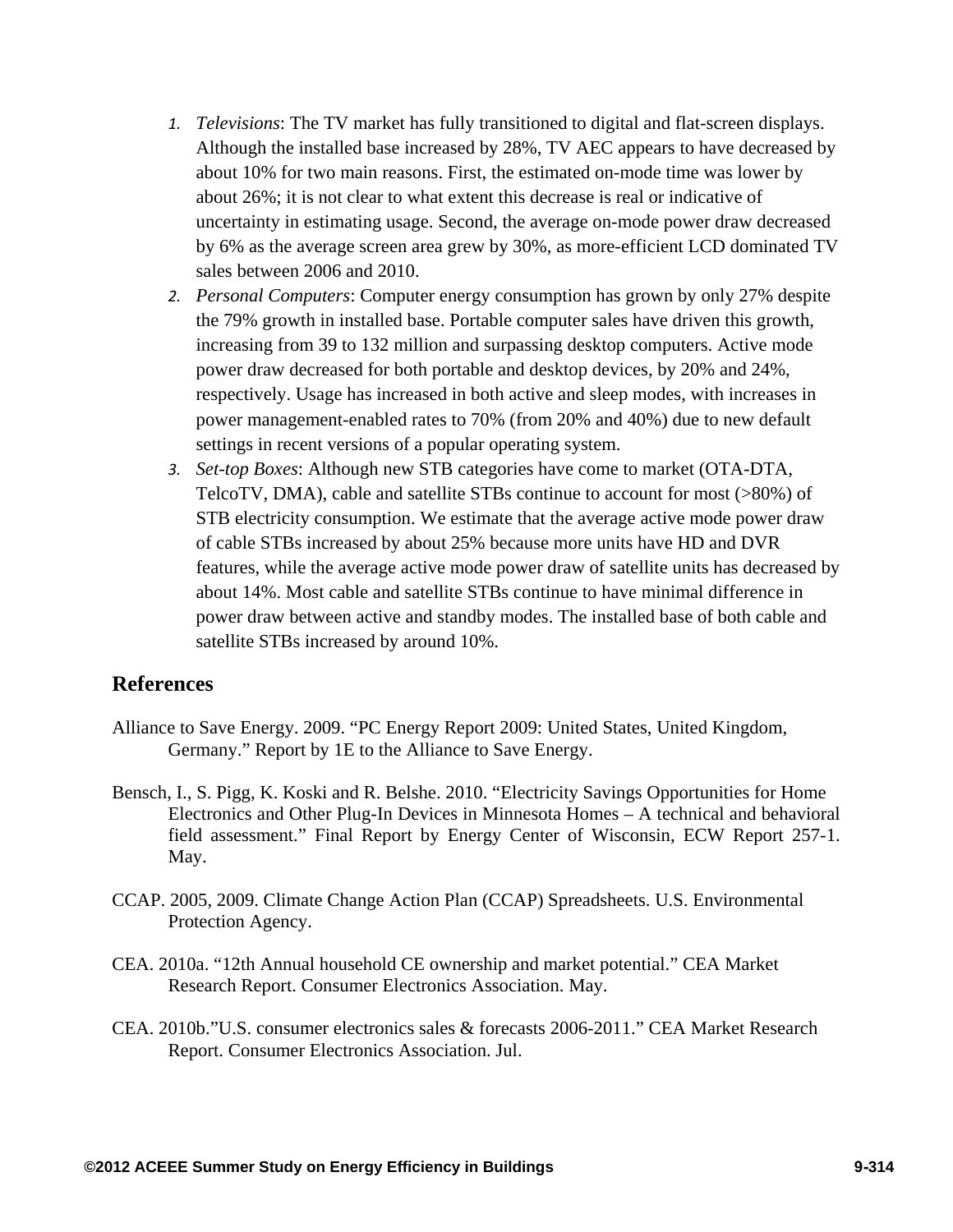- CEA. 2010c. "CEA's 2013 Industry Forecasts Total U.S. Market January 2010 Edition." CEA Market Research Report. Consumer Electronics Association. Jan.
- Cheung, H.Y., Alan Meier, and Richard Brown. 2011. "Energy savings assessment for digital-toanalog converter boxes". Lawrence Berkeley National Laboratory. Prepared for U.S. Department of Energy. Mar.
- DOE/EIA. 2009. "Annual energy outlook 2009." U.S. Department of Energy, Energy Information Administration. Mar.
- DTV.gov. 2010. "The digital TV transition: DTV transition statistics." http://www.dtv.gov/dtv\_stats.htm. Accessed Jul, 2010.
- EPA. 2009a. "Final Computer Specification, Version 5.0, Final Data Set." http://www.energystar.gov/ia/partners/prod\_development/revisions/downloads/computer/ Version5.0\_Computer\_Data.xls.
- EPA. 2010a. "ENERGY STAR program requirements for televisions." Partner commitments Versions 4.0 and 5.0. Final Draft. Environmental Protection Agency. Jul.
- EPA. 2010b. "ENERGY STAR Computer Desktops & Integrated Computers Voltage 115 List – Current as of February 16, 2010." Feb.
- EPA. 2010c. ENERGY STAR set top box data analysis. Environmental Protection Agency. Mar.
- EPA. 2011a. "Market sources for CCAPs." Environmental Protection Agency. Jan.
- EPA. 2011b. Set-top box qualified products list. Environmental Protection Agency. Jul. http://www.energystar.gov/ia/products/prod\_lists/set\_top\_boxes\_prod\_list.xls.
- Foster Porter, S., L. Moorefield, P. May‐Ostendorp. 2006. "Final Field Research Report." Final Field Research Report by Ecos Consulting to the California Energy Commission. 31 Oct.
- Glist, P. 2011. Personal Communication. Davis Wright Tremaine, LLP. Nov.
- Herb, K., May-Ostendorp, P., and Calwell, C. 2006. "Lean, Green, and Solid State: Measuring and Enhancing Computer Efficiency". *Proc. ACEEE Summer Study on Energy Efficiency in Buildings*, Pacific Grove: California, 13-18 Aug.
- Kawamoto, K., J. Koomey, B. Nordman, R. Brown, M.A. Piette, M. Ting, and A. Meier. 2001. "Electricity used by office equipment and network equipment in the U.S.: Detailed report and appendices." Lawrence Berkeley National Laboratory Final Report, LBNL-45917. Feb.

Langille, Gary. 2011. Personal Communication. EchoStar Technologies, LLC. Nov.